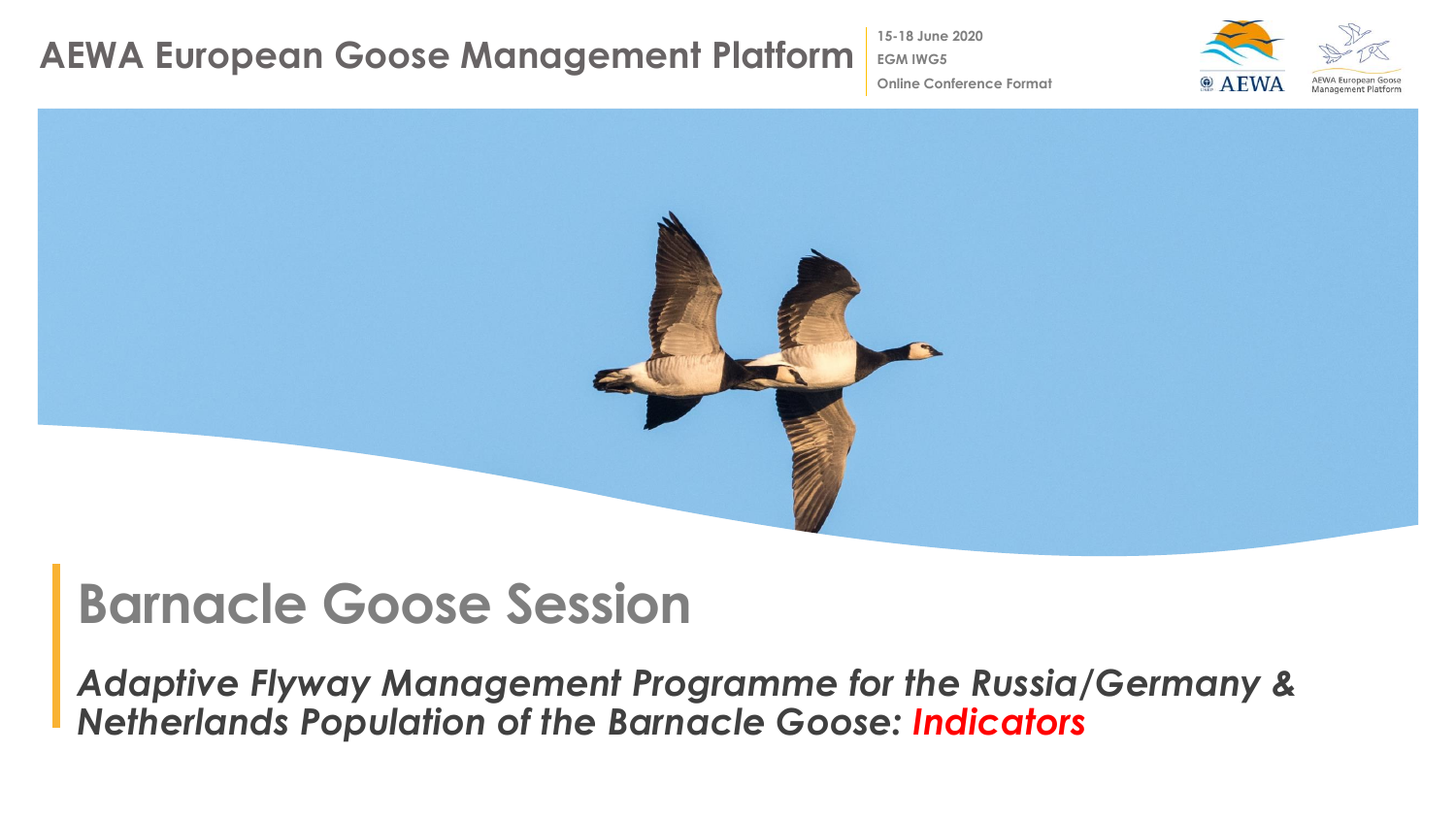**15-18 June 2020 EGM IWG5 Online Conference Format**



Adaptive Flyway Management Programme for the Russia/Germany & Netherlands Population of the Barnacle Goose Doc. AEWA/EGMIWG/5.18

# **Monitoring indicators and programmes: general principles**

Indicators to be used in the assessment of the ISSMP and the AFMP

- Annual data collection in most cases, but reporting only in Dec. 2025 in most cases
- Same indicators for the same species
- We need indication of trends (increasing or decreasing) not necessarily absolute values
- Indicators should be robust but relatively inexpensive, building on existing data collection
- Use of relative annual indices at national level combined into multinational indices at flyway level

Indicator fact sheets (Annex 5)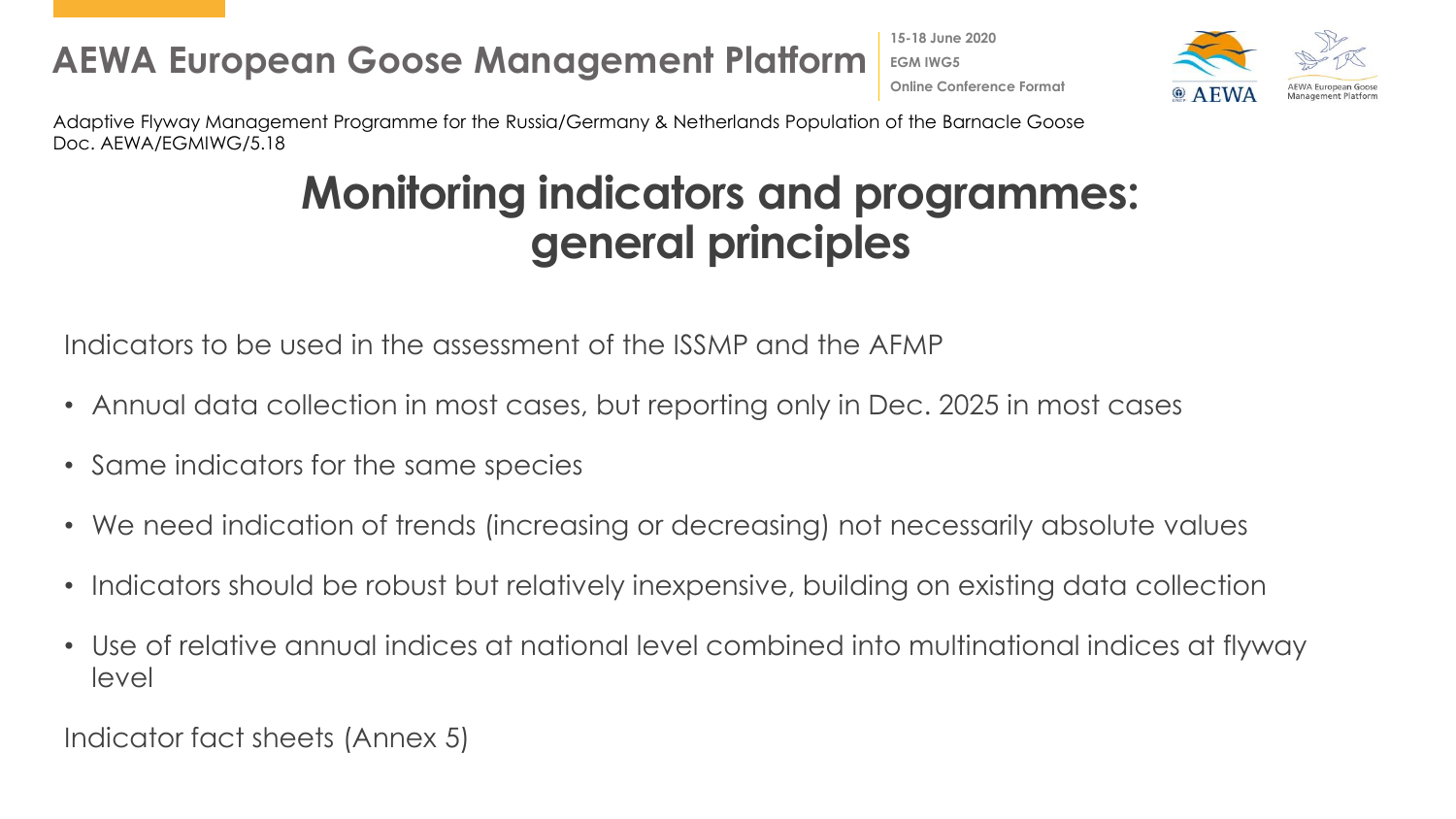**15-18 June 2020 EGM IWG5 Online Conference Format**



Adaptive Flyway Management Programme for the Russia/Germany & Netherlands Population of the Barnacle Goose Doc. AEWA/EGMIWG/5.18

# **Monitoring indicators and programmes: proposed indicators**

- I. Maintain the population at a satisfactory level
	- 1. Population size compared to the Favourable Reference Population (FRP)
	- 2. Range extent compared to Favourable Reference Range (FRR)
- II. Minimize agricultural damage and conflicts
	- 1. Relative change in damage payments
- III. Minimize the risk to public health and air safety
	- 1. Risk of zoonotic influenza transmission to the general public
	- 2. Number of bird strikes caused by Barnacle Goose
	- 3. Number of Barnacle Geese passing over the commercial airports
- IV. Minimize the risk to other flora and fauna
	- 1. Area of natural habitat or habitat of threatened species negatively affected by Barnacle Goose
- V. Maximise ecosystem services
	- 1. Number of people enjoying watching geese
- VI. Minimise costs of goose management
	- 1. Relative change in cost of goose management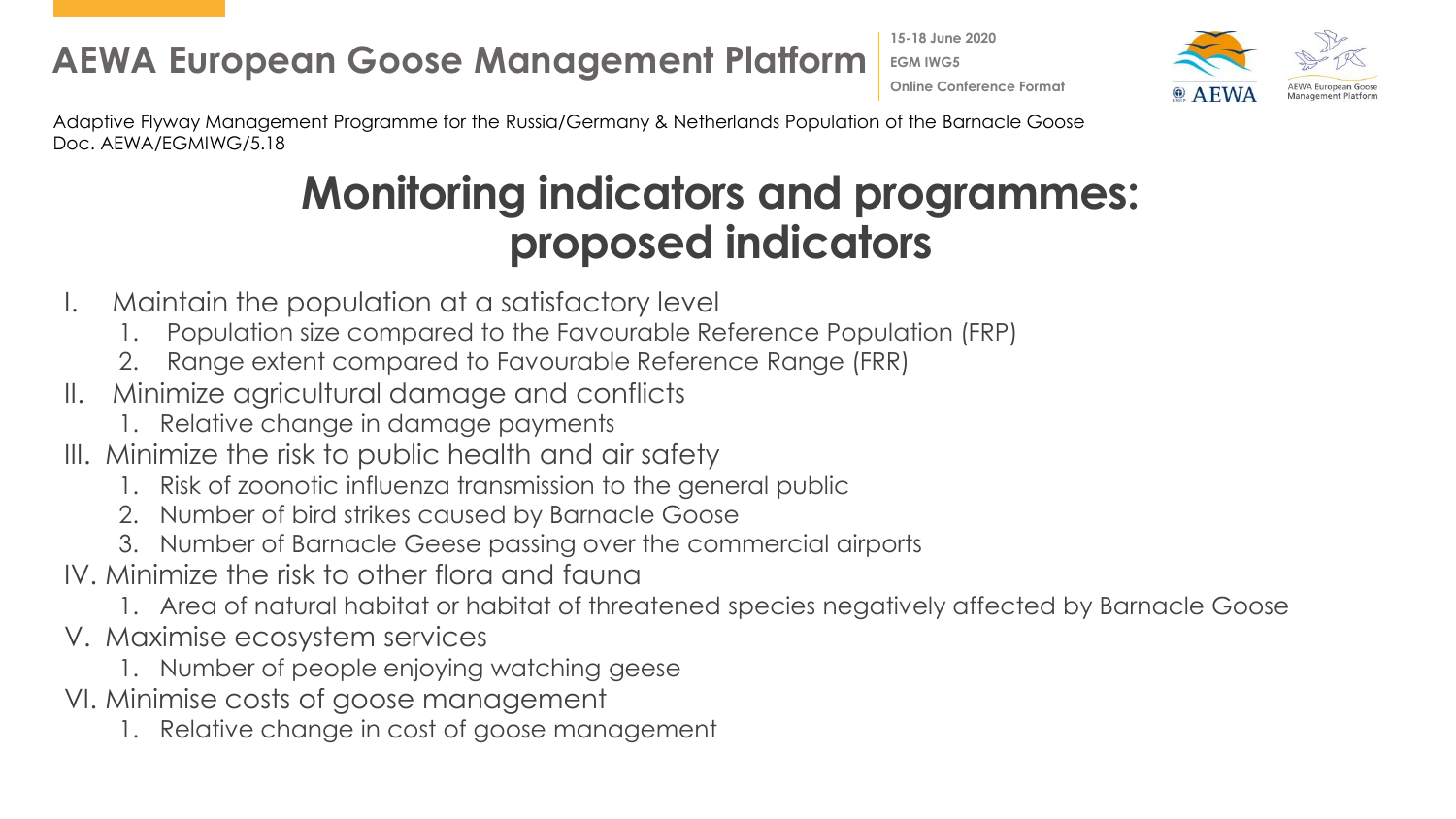**15-18 June 2020**

**Online Conference Format**

**EGM IWG5**



# **Barnacle Goose Session**

*Adaptive Flyway Management Programme for the Russia/Germany & Netherlands Population of the Barnacle Goose: Iterative phase*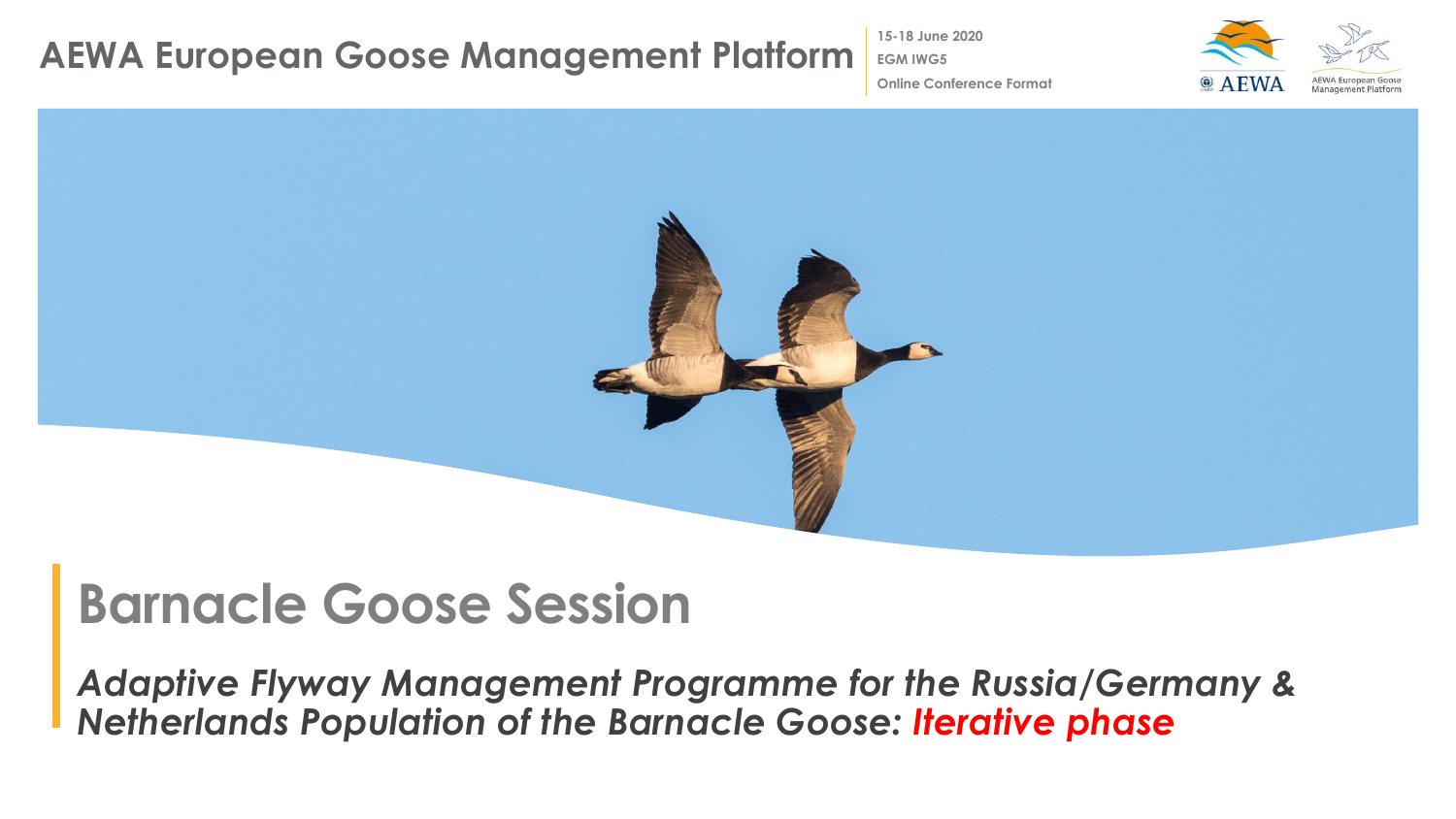Adaptive Flyway Management Programme for the Russia/Germany & Netherlands Population of the Russia of the Barnacle Goose Retains related to objectives Doc. AEWA/EGMIWG/5.18

# **Protocols for the iterative phase**

#### A 10/12 year cycle of the ISSMP;

- **Two 6-year cycles** of the AFMP, and within the AFMP:
- **Two 3-year cycles** of monitoring of the total population size and assessing if the actual size of the population and its MUs are below the 200% threshold and approaching the FRP;
- 1-year cycles of monitoring (population sizes mid-winter and summer, age ratios, harvest and derogation); update of work plans.



#### 1 year cycle of:



• Update work plans for the Task Force, Data Centre and Range States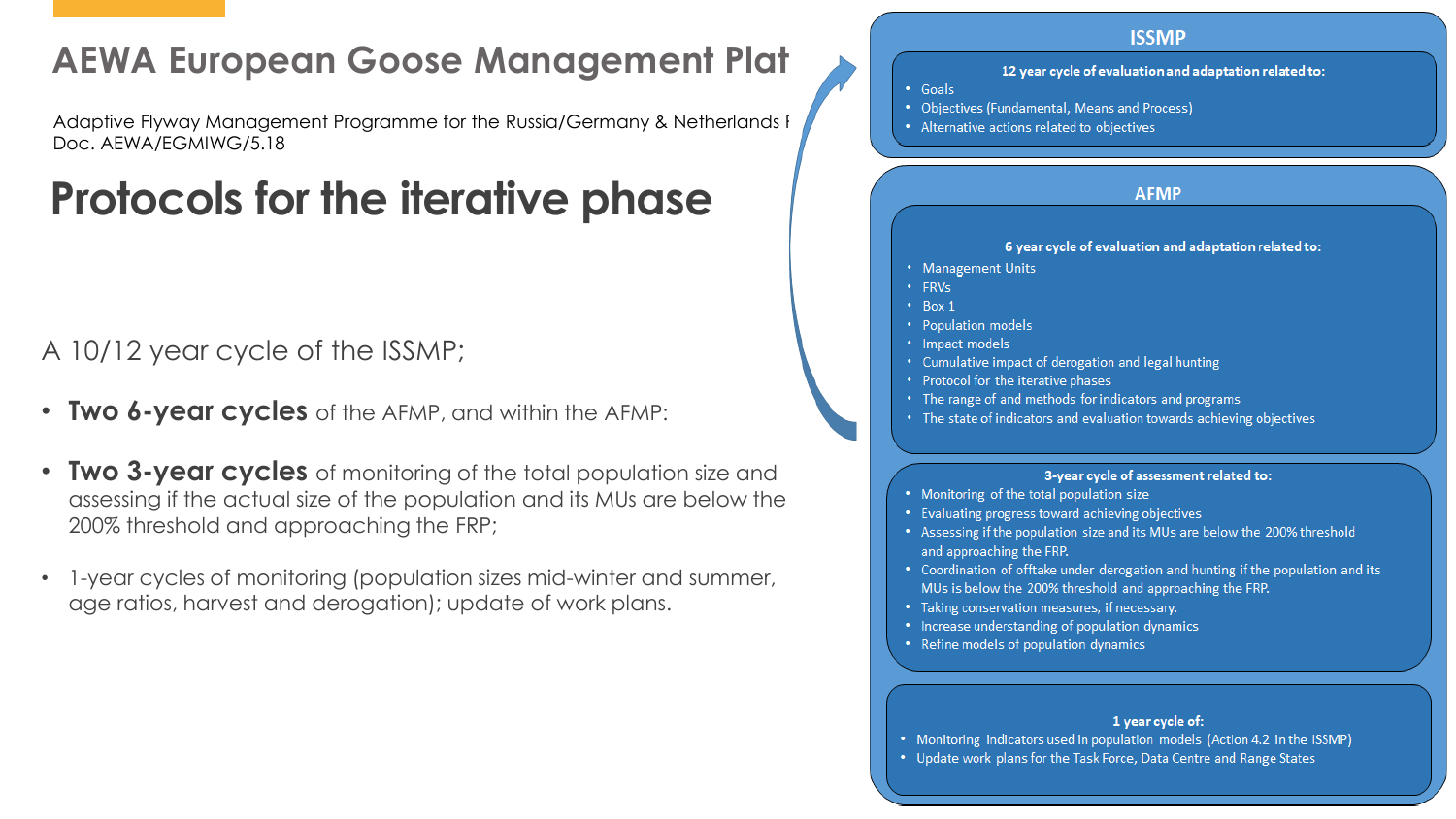**15-18 June 2020 EGM IWG5 Online Conference Format**



Adaptive Flyway Management Programme for the Russia/Germany & Netherlands Population of the Barnacle Goose Doc. AEWA/EGMIWG/5.18

# **Two 3-year cycle within the AFMP**

- Evaluating progress toward achieving objectives;
- Assessing whether the population size and its MUs are below the 200% threshold and approaching the FRP;
- Coordination of offtake under derogation and hunting if the population and any of its MUs is below the 200% threshold and approaching the FRP;
- Taking coordinated conservation measures, if necessary;
- Increase understanding of population dynamics;
- Refine models of population dynamics.